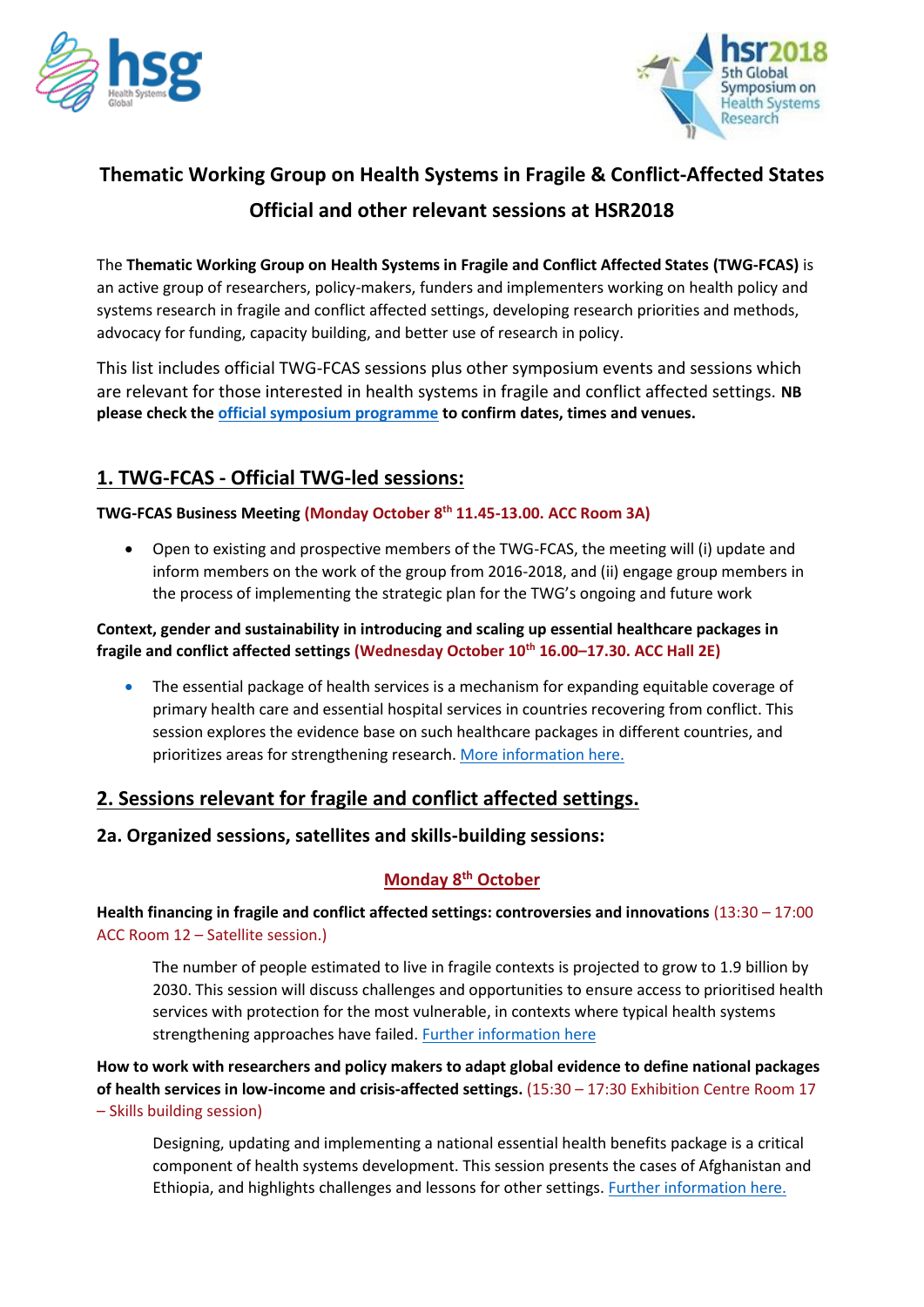



#### **Tuesday 9th October**

#### **Using participatory visual methods to understand and support health systems with a focus on marginalized populations (**08:00 – 12:00 Exhibition Centre Room 19 – Skills building session)

Visual methods are an effective way to elicit and organize local knowledge, identify priorities for action and evaluate performance of health systems especially from perspective of marginalized populations. This session aims to build skills and stimulate discussion on using photo elicitation and photovoice. [Further information here.](https://rebuildconsortium.com/events/fifth-global-symposium-on-health-systems-research-2018/participatory-visual-methods/)

**Contribution of community health to the sustainability & resilience of health systems in fragile settings** (11:30 – 12:30 ACC Room 4A – Sub-session of all-day Satellite 08:00 – 17:00)

Sub-session of Satellite – "No longer invisible – finally bridging healthcare social and societal engagement to build systems for health" (Save the Children and CORE Group). Includes presentation on the changing health care needs of communities and health systems responses in fragile settings. [Further information here.](https://rebuildconsortium.com/events/fifth-global-symposium-on-health-systems-research-2018/no-longer-invisible/)

**Investigating results-based financing as a tool for strategic purchasing; comparing the cases of Democratic Republic of Congo, Uganda and Zimbabwe** (11:45 – 12:50. Sub-session of all-day satellite. Mersey Suite, Pullman Hotel, Kings Dock, Monarchs Quay)

Presentation during Satellite session on "Pay for Performance (P4P), how, why, where and what?" Maria Bertone (Institute for Global Health and Development, Queen Margaret University, UK and the ReBUILD Consortium) [Further information here.](https://rebuildconsortium.com/events/fifth-global-symposium-on-health-systems-research-2018/p4p-how-why-where-and-what/)

**Innovative research approaches: social network analysis for systems development – application to aid effectiveness in Uganda** (13:00 – 17:00 Exhibition Centre Room 21 – Skills building session)

Unlike the dominant health systems analytical methods that collect information about the agent or actor characteristics and behaviour, applied SNA is a useful tool to explore the interactions and links between agents. This session will introduce and create confidence in use of applied techniques of SNA in health systems research[. Further information here.](https://rebuildconsortium.com/events/fifth-global-symposium-on-health-systems-research-2018/social-network-analysis-for-health-systems-development/)

## **Wednesday 10th October**

**Health system resilience in the Middle East: the experience of UNRWA and regional stakeholders** (11:00 – 12.30 ACC Hall 2E Panel session)

This panel profiles evidence on what constitutes 'health systems resilience' in practice, using examples of health systems in the Middle East, including UNRWA systems in Syria, Lebanon and Jordan, and country level systems in (Lebanon Ministry of Health) challenged by continual reform and regional crisis. [Further information here.](https://app.socio.events/#/event/MjEyMQ==/agenda/9516/details/37612)

**Revisiting health systems to ensure Universal Health Coverage during humanitarian crises** (11:00 – 12:30 ACC Room 1B – Participatory session)

Conflict and forced displacement are complex and have complex consequences on health systems. Deliberate attacks on health infrastructure and personnel are increasing. There is need for newer concepts and mechanisms (e.g. systems thinking, culturally appropriate care, innovative financing mechanisms) to strengthen health systems to ensure Universal Health Coverage for nationals and displaced persons. [Further information here.](https://app.socio.events/#/event/MjEyMQ==/agenda/9516/details/37602)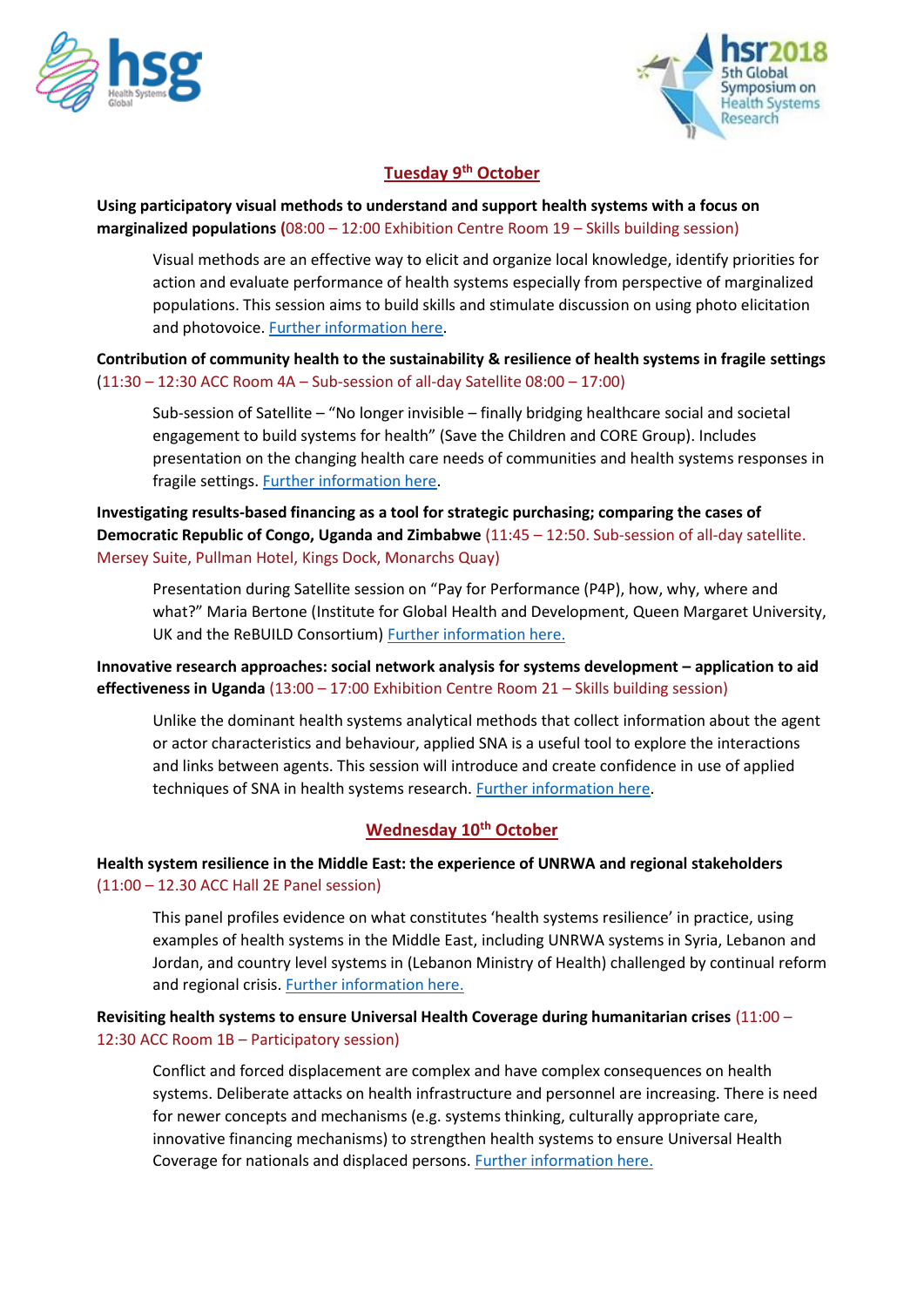



## **Thursday 11th October**

#### **Leaving no one behind; how can evidence-based approaches support progress towards UHC and global health goals during conflict and protracted crises?** (11:00 – 12:30 ACC Room 2L Participatory session)

How do we ensure evidence-based approaches in protracted crises, incorporating a long-term view towards UHC, while providing immediate health needs? Aimed at those working in both humanitarian and development roles, this participatory session will collate experiences and insights, and develop recommendations for better evidence use for long-term, equitable health outcomes. [Further](https://rebuildconsortium.com/events/fifth-global-symposium-on-health-systems-research-2018/leaving-no-one-behind/) details here.

## **2b. Individual Oral presentations:**

## **Wednesday 10th October:**

**Health service delivery in fragile and conflict-affected settings: challenges and lessons.** (11:00 – 12:30 ACC Room 11C – Lightning oral session)

Fragile and conflict-affected settings lag behind more stable contexts in progress towards international health goals. Lessons learned from delivering services in these contexts are explored, including in areas of performance-based financing, disability, rehabilitation care, malnutrition treatment, mobile clinics and district-wide approaches to maternal and newborn health care. [Further information here.](https://app.socio.events/#/event/MjEyMQ==/agenda/9516/details/37610)

**Building capacity in health systems research in post-Ebola Sierra Leone** (Haja Wurie, Sierra Leone) (14:00-15:30 ACC Room 11A – Presentation during Oral session)

Presentation in session on: Partnerships for research, capacity development and policy: challenges and opportunities.

**Half a loaf is better than none: coverage, capacity and constraints of private sector health facilities in Somalia.** (Rashid Zaman) (14:00-15:30 ACC Room 11C – Presentation during Oral session)

Presentation in session on: Tapping into the private sector: private providers and private finance for the SDGs

### **Thursday 11th October**

**Health systems in post-conflict and fragile settings** (11:00 – 12:30 ACC Room 11A – Oral presentation session)

This session explores the challenges of health system development in fragile and post-conflict settings, addressing issues access to services, financial protection, and the transition from humanitarian crisis to health systems strengthening. [Further information here.](https://app.socio.events/#/event/MjEyMQ==/agenda/9516/details/37659)

**Session: Health Justice for marginalized populations** (16:00 – 17:30 ACC Room 3B – Presentations during Oral session)

• Health justice for all: the development of alternative health system capabilities in the conflictaffected context of Shan State, Myanmar.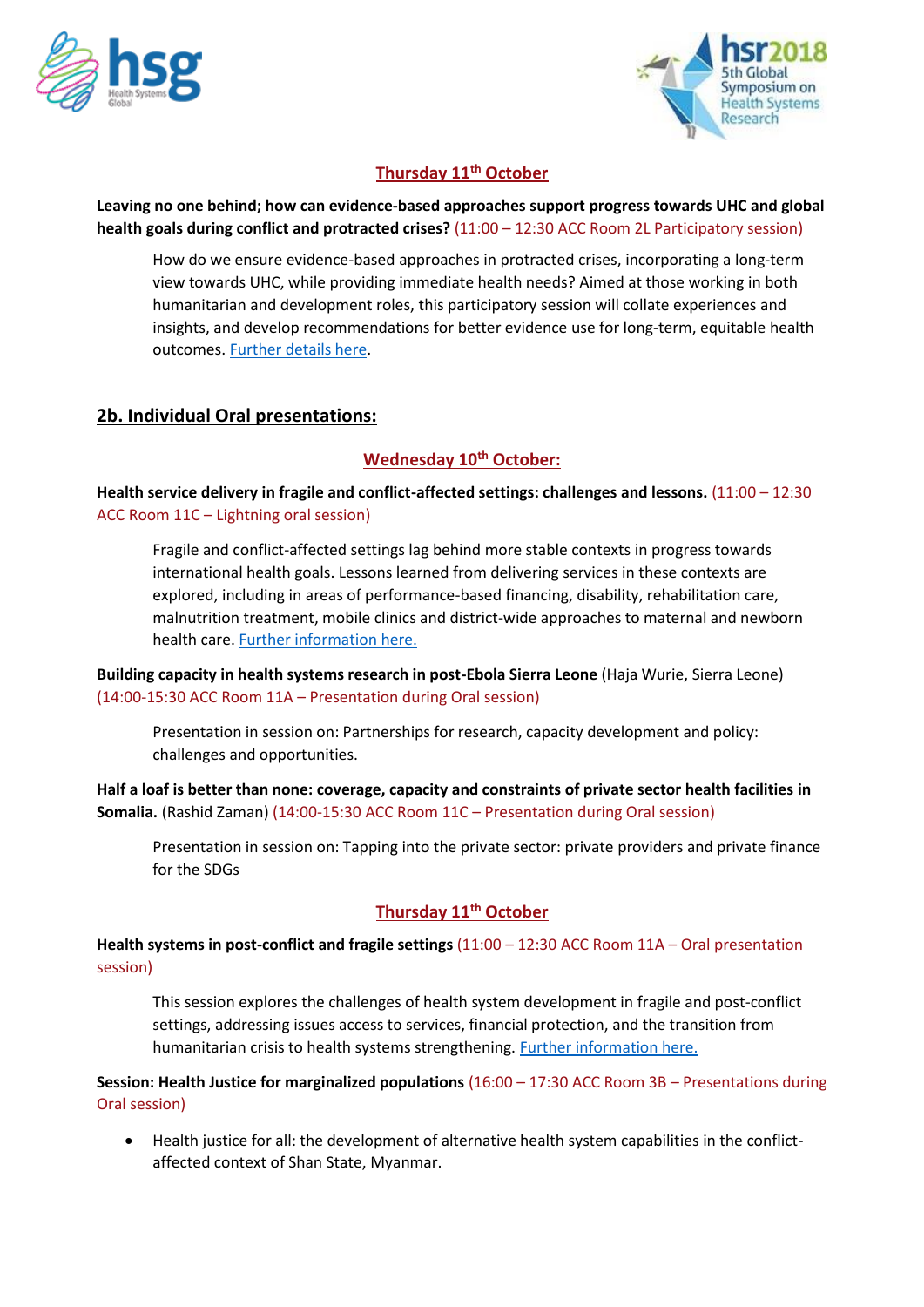



• Mesoamerican Network of Migrants' Health: Improving the coordination between countries so as not to leave anyone behind.

#### [Further information here.](https://app.socio.events/#/event/MjEyMQ==/agenda/9516/details/37689)

**Ethnic health systems strengthening in post-conflict ethnic regions of Northeastern Myanmar: a qualitative study**. (11:00-12:30 ACC Room 3A – Oral Presentation)

Presentation in session: Systems thinking as a lens for analysing health and other sectors.

**Understanding therapeutic geographies in the context of the Boko Haram insurgency: a systems dynamics analysis using group model building (**11:00 – 12:30 ACC Room 11C – Oral Presentation)

Presentation in session: Methodological approaches to understanding complex realities

**The synergic effect of integrating mental health support to the physical health promotion program among Syrian refugees and Jordanians in host communities.** (14:00 – 15:30 ACC Room 11B – Oral Presentation)

Presentation in session: Integrating health services to better meet patient needs)

**Scaling up community health: prioritization and costing of the community health service packages in Madagascar and South Sudan** (16:00 – 17:30 ACC Room 11A Oral Presentation)

Presentation in session: Scaling up health systems interventions.

**Acceptability, feasibility and effectiveness of low-literate community health workers delivering treatment to children with severe acute malnutrition in Aweil South County, South Sudan** (16:00 – 17:30 ACC Room 11C Oral Presentation)

Presentation in session: Improving access to health services through community approaches.

## **Friday 12th October**

**Governing health systems response to emergencies: community connections and disconnections in managing Sierra Leone's Ebola crisis** (09:00 – 10:30 ACC Room 3A Oral Presentation)

Presentation in session: Governance and accountability for strong community health systems.

**A reproductive health voucher scheme can support the public health system and reach the most vulnerable in conflict setting: lessons from Yemen** (09:00 – 10:30 ACC Room 4A Oral Presentation)

Presentation in session: Engaging the private sector in service delivery.